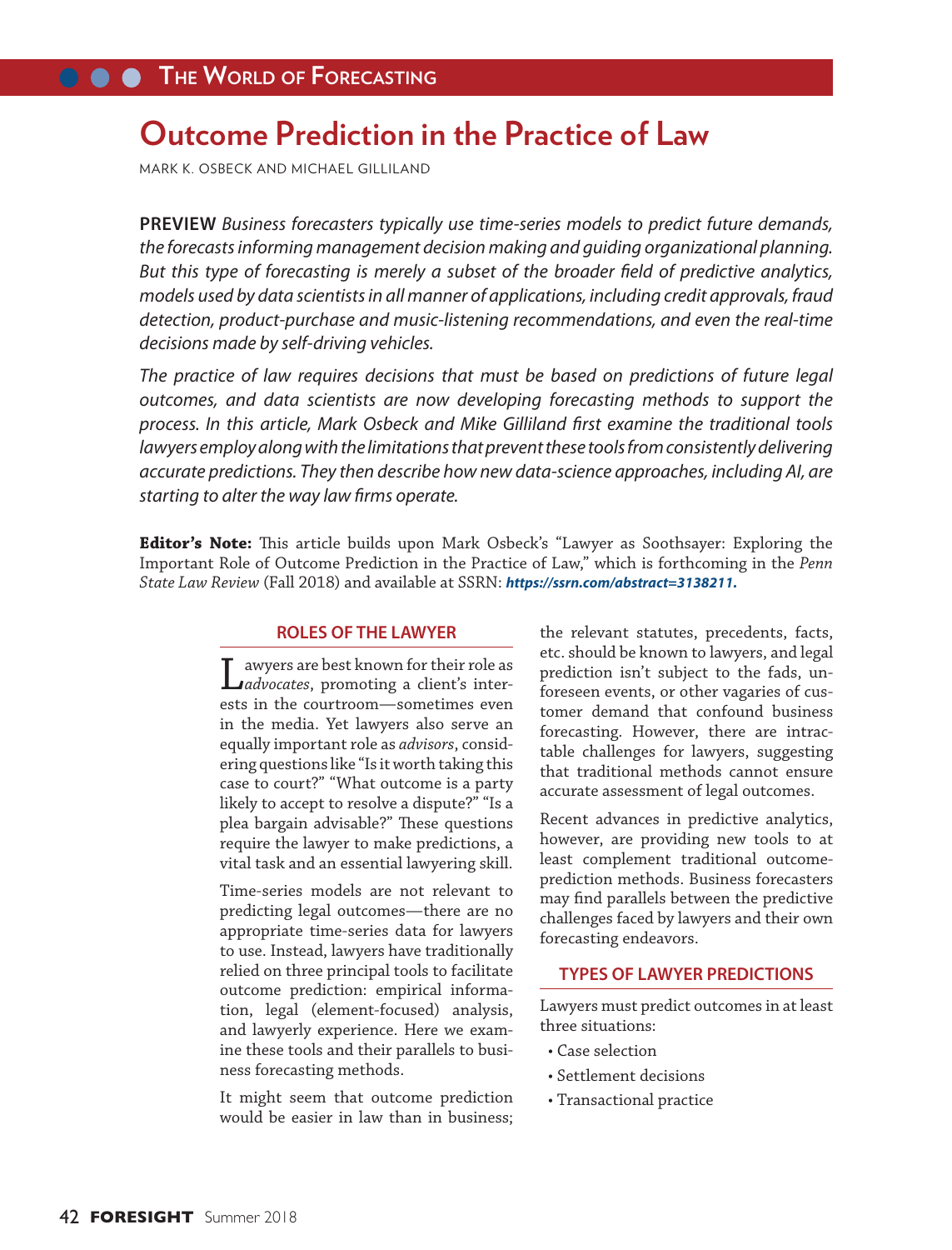In *case selection*, lawyers have ethical obligations to avoid pursuit of spurious actions, and fiduciary obligations to their clients and their own firms. They must assess the merits of a prospective case, the likelihood of success, and whether an action is worth pursuing.

Regarding *settlements*, the vast majority of criminal and civil cases are resolved through negotiation, not by trial. In a criminal case, the lawyer balances a plea bargain versus the possibility of more adverse results (e.g., longer prison term) by losing at trial. In a civil case, the odds of winning at trial are balanced against the financial ramifications of losing. The driving factor in such negotiations is each party's prediction of litigation outcomes.

## **SELECTING YOUR ATTORNEY**

You've been arrested and charged with a crime. What should you look for in a defense attorney? Surprisingly, a brilliant trial lawyer may not be your best option. Most cases are settled through negotiation, not trial. You may be better off with a skilled negotiator who can advise you on the desirability of accepting a plea bargain.

To provide such counsel, your lawyer will need to balance the prospect of a certain adverse result (e.g., one-year prison term) with a potentially worse result if you lose the case. This requires predicting the likelihood of losing at trial and the length of sentence you might receive.

Transactional lawyers are not litigators but give advice on matters such as business contracts or tax filing. But, they still need to assess potential outcomes of different courses of action, including the risks (and potential costs) if a contemplated transaction leads to litigation (or an audit). So, outcome prediction remains a vital component of client counseling.

## **PROPERTY TRANSACTION**

A client wishes to purchase a tract of land for development, but the title is in dispute and the subject of a pending lawsuit. The client (i.e., the prospective

## Key Points

- In their role as advisors, lawyers offer quidance on the course of a case and likely settlements based on their legal-outcome predictions. For example, the driving factor in settlement negotiations is each party's prediction of litigation outcomes.
- The basis for guidance on legal outcomes has rested traditionally with three tools: empirical information, element-focused analysis, and experience, none of which ensures accurate assessments. But recent advances in the science of predictive analytics are providing new tools that complement and enhance legal-outcome prediction.
- In this article, we offer insights into the potential benefits of predictive and text analytics for legal research and outcome prediction.
- Artificial intelligence is also being applied in multiple contexts: to identify those legal arguments that are likely to be most successful, to predict the outcome of trials, and to assess the likelihood of recidivism for criminal sentencing.

buyer) and the seller both believe that the client's pending quiet-title action is likely to succeed, yet it is crucially important to get a sense of just how likely the odds are, so that the client can make a rational investment decision.

The difference between a 5% and 20% likelihood that the quiet-title action would not succeed will make a significant difference in what the client's willing to pay for the property. In this type of situation, the transactional lawyer's job includes predicting the likely outcome of the title action.

The client's decisions may also hinge on outcome predictions regarding other types of proceedings: zoning approval, the prospects for proposed legislation or regulatory action, whether necessary licenses and permits can be obtained. Thus, the transactional lawyer may look to public-policy lawyers for guidance.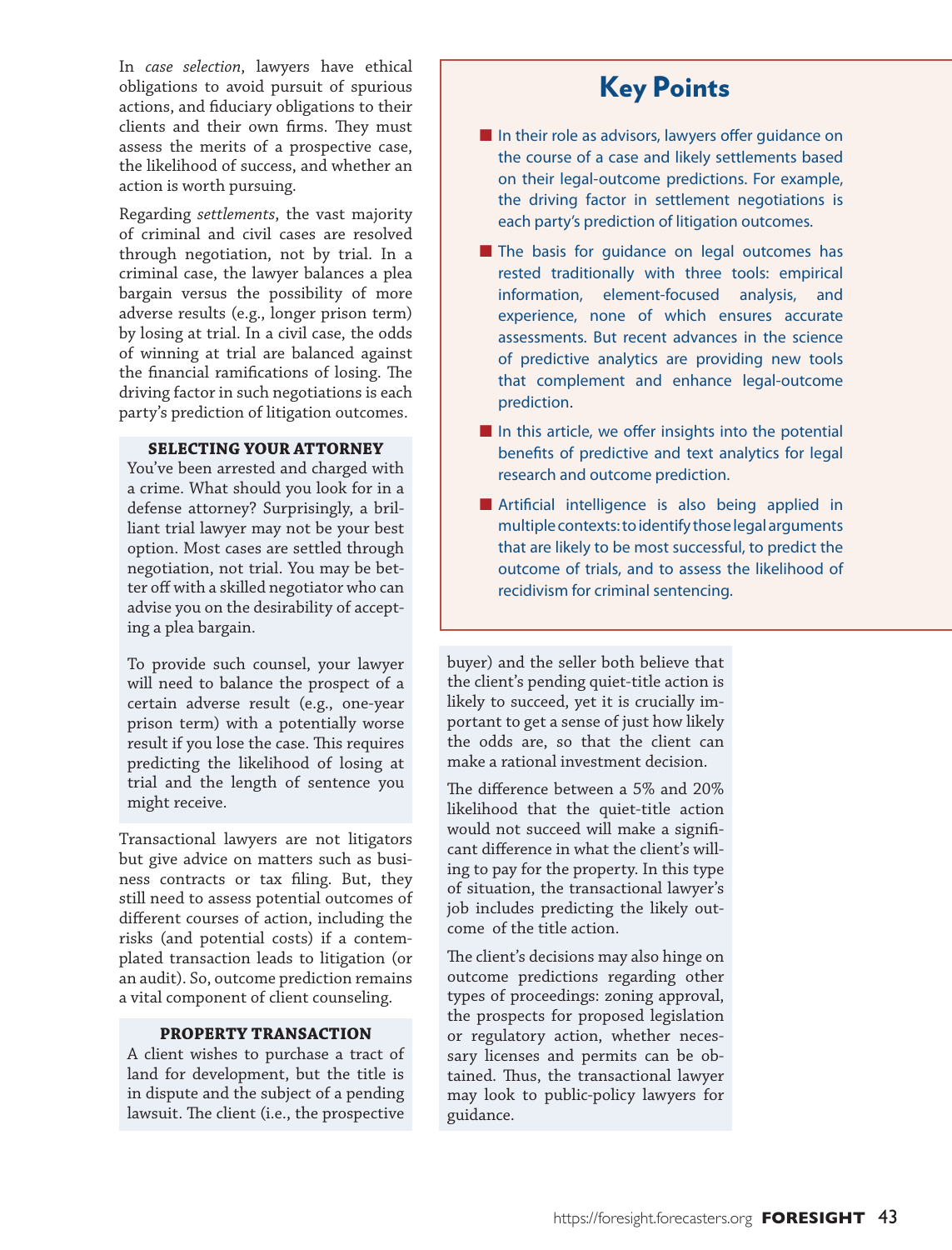## **With advances in data availability and analytics, empirical information about legal cases is becoming an important basis for predicting outcomes in law.**

## **TRADITIONAL TOOLS FOR OUTCOME PREDICTION IN LAW**

Decisions must be made under uncertainty in virtually every endeavor, including practicing law. There are three traditional tools used by lawyers in outcome prediction:

## *Empirical Information*

With advances in data availability and analytics, empirical information about legal cases is becoming an important basis for predicting outcomes in law. Currently available data sources include *jury verdict reports*, enabling lawyers to learn how similar cases resolved.

Another source of information, typically available only to attorneys who work with insurance companies or other entities that are involved in numerous litigation matters, is *confidential settlement data*. Since most cases settle prior to trial, settlement information gives the lawyer a more comprehensive picture of possible outcomes.

The most-costly but least-used source of empirical information is *jury research*, such as the empaneling of a mock jury to test arguments and strategies.

## *Legal (Element-Focused) Analysis*

Here a case is broken down into its constituent elements. Lawyers use their judgment to determine whether each is applicable for predicting the likely outcome.

For example, proving *intentional infliction of emotional distress* usually requires the plaintiff to establish four elements: (1) the conduct was intentional or reckless; (2) the conduct was "outrageous"; (3) the conduct caused the emotional distress; and (4) the resulting emotional distress was severe. An element-focused analysis evaluates each element in light of case precedents, so is heavily dependent on legal research. Once the lawyer assesses the probability of establishing each element individually, the case as a whole can be evaluated.

## *Lawyerly Experience*

Seasoned lawyers may temper an element-focused analysis with their own experience. Factors could involve knowledge of individual judges, the sympathetic (or non-sympathetic) nature of the parties, reputation of opposing counsel, and other anecdotal factors. These lead to a more holistic approach to outcome prediction. Evidence shows that judges and juries don't decide cases merely by analyzing the individual elements. Rather, they balance that analysis with an intuitive sense of what justice demands (Posner, 2008).

## *Parallels with Business Forecasting*

There are parallels between a lawyer's approach to outcome prediction and that of the business forecaster.

The latter has empirical information: historical sales, pricing and promotional plans, market/distribution expansion or contraction, etc. The time series of historical sales is nearly always the starting point for statistical forecast modeling, often enhanced by exogenous variables like price changes. And newer methods can add further model enhancements, such as text analytics to capture customer sentiment expressed through online reviews or Twitter.

Element-focused analysis is analogous to techniques such as *attach-rate forecasting*. In this approach, the forecast for an option or accessory combines two elements: a forecast for the number of units of the base item, and one for the rate at which the option/accessory is sold per base item. In effect, a more complex judgment is broken down into simpler judgments and the rationale for each is documented.

Lawyerly experience corresponds well with judgmental overrides made to statistical forecasts, with one important difference. Forecast value added (FVA) analysis (Gilliland, 2013) can tell us the effectiveness of overrides to statistical forecasts (whether they improved accuracy or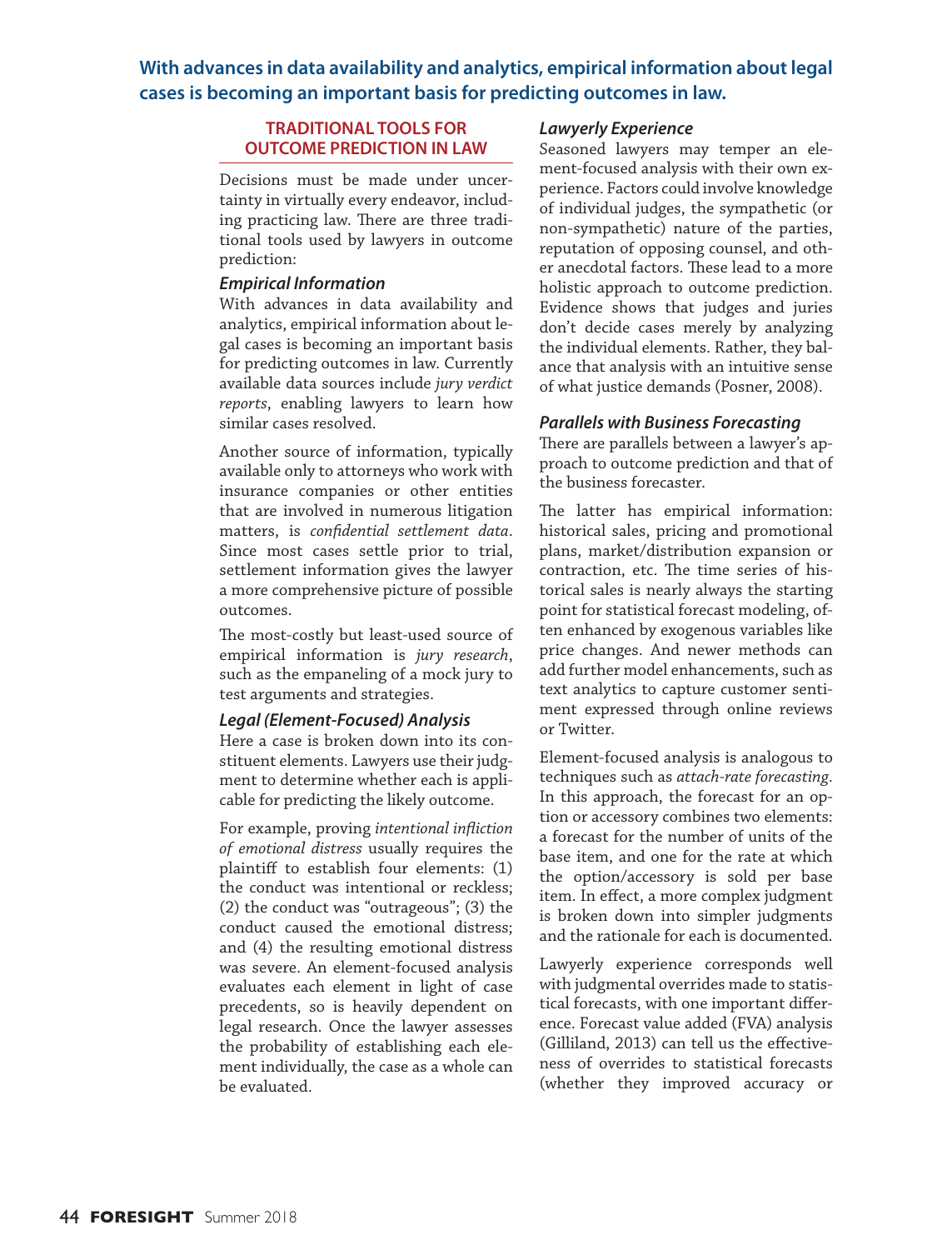not). But we don't have the data to know whether a lawyer's intuition-based "over ride" of an outcome has an effect on pre dictive accuracy.

## **SHORTCOMINGS OF THE TRADITIONAL TOOLS**

The accuracy of outcome predictions in law has left much to be desired. Following are some of the fundamental limitations of the traditional approaches.

## *Empirical Information*

Much of the *empirical information* use ful for outcome prediction is simply not available. For example, jury verdict re ports provide only cursory factual sum maries, making it difficult to closely com pare cases on the relevant facts. Also, they cover only trial results, so are of no help in assessing important pretrial activities such as a motion to dismiss.

Also, settlement information is critical for civil-trial negotiations yet is usu ally confidential. It may only be available to lawyers at insurance companies or other organizations that are in frequent litigation.

## *Element-Focused Analysis*

Perhaps the primary weakness in *elementfocused analysis* is its dependence upon an overly simplified view of how legal analy sis works. The lawyer making the predic tion relies on the consistent applicability of legal rules to known facts and assumes these rules will be consistently applied in future cases. (This is akin to a time-series modeler's assumption that the future will follow the patterns of the past.) But there are several inherent problems affecting the reliability of element-focused analysis.

• **Factual Uncertainty** Making accurate factual comparisons between cases may be impossible. At the outset, the law yer must rely primarily on the client's factual account—a story that may be biased, incomplete, or even contradicted by what's uncovered during discovery or trial. Additionally, witness likability and credibility are important factors in a jury's assessment of the facts, and the judge may not weigh evidence the way the lawyer initially assumed or may even exclude evidence. Thus, the application of legal rules to facts is more difficult than might appear.

- **Legal Uncertainty** Effective prediction is complicated by uncertainty over legal rules. The exact parameters of rules are often unclear, as is exactly how the rules apply in the given case. In researching precedents, it's often difficult to syn thesize cogent legal rules from dispa rate cases; the rules themselves may be vague or ambiguous. Lastly, legal rules are not entirely static, so interpreta tion can evolve over time. Determining what "the law" is and how it's applied to a given factual scenario may not be straightforward.
- **Assessing the Legal Significance of Facts** What are the legally significant facts in a judicial ruling? This knowledge is required when determining relevant precedents, yet judicial opinion may not reveal all the factual considerations the judge relied on in reaching a decision.
- **Assessing Significance of Non-legal Considerations** How does a lawyer account for the myriad factors that can have a major impact on the legal outcome? Analysis may be skewed by economic or psychological factors, such as when advocating for a wealthy cli ent who will generate considerable fees. Unwarranted optimism and financial incentives might tempt a lawyer into prolonging litigation, even if early set tlement would be best for the client.

Other considerations include personal biases of judges or juries, the likability of the parties, reputations of the attorneys, even the time of day a ruling is made (a study of Israeli judges found that prison ers were more likely to be granted parole early in the day, or after a break such as lunch [Danziger, 2011]). All need to be weighed in an elements-focused outcome prediction, but it is very difficult to do so.

• **Limitations of Available Information** Published judicial opinions are useful in determining whether a cause for action may exist or whether a case is allowed to proceed, but these opinions provide less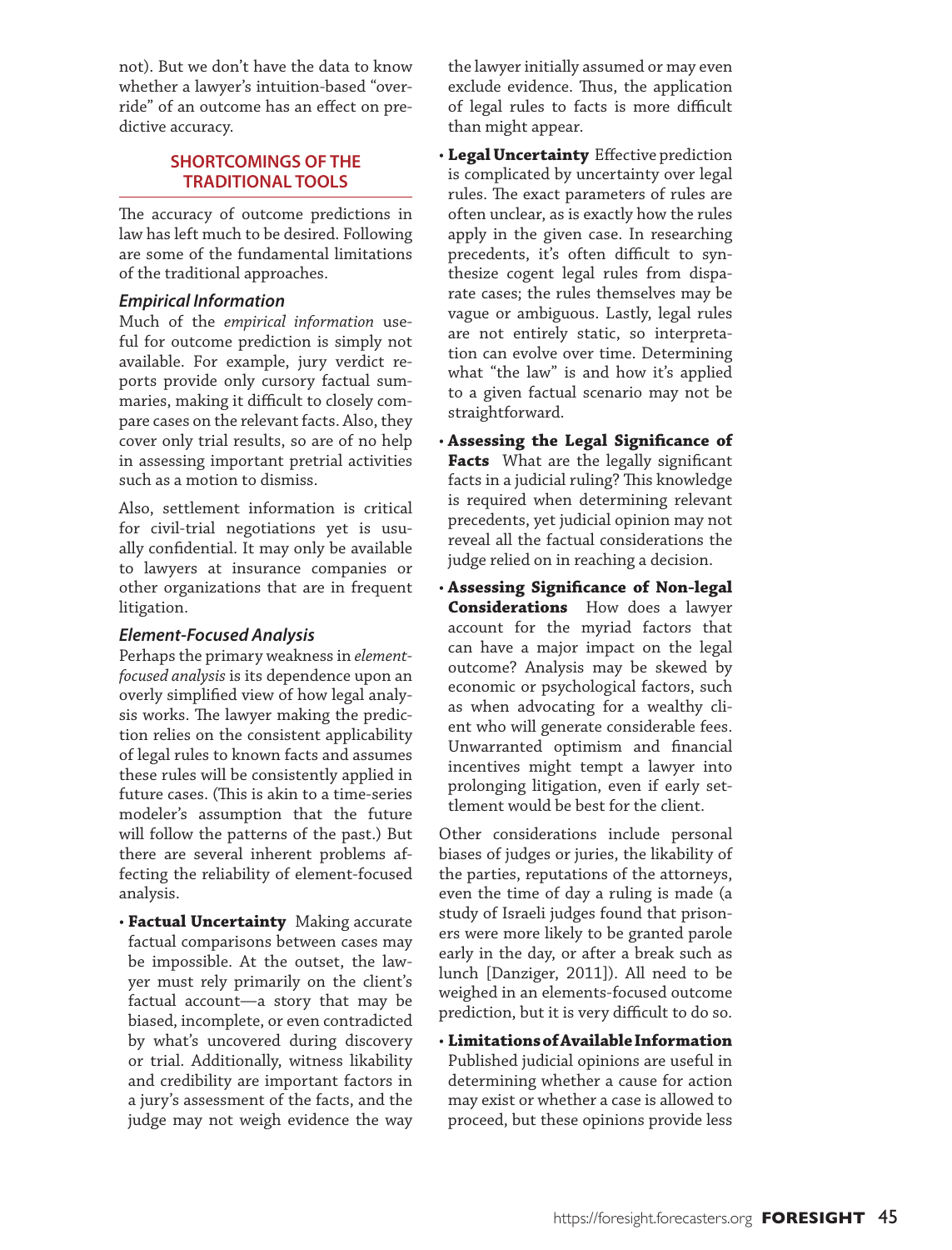insight into the odds of success at trial or the amount of potential recovery.

• **Difficulty in Making Probability Assessments** As described earlier, *intentional infliction of emotional distress* requires four elements to be established. Assuming reasonable probabilities could be determined for each element (a big assumption!), what then is the probability of all four being met?

If the elements are considered *independent*, one could simply multiply the may be influenced by the lawyer's own beliefs, biases, and memory (where more recent events have stronger influence). A fundamental challenge always exists: identifying which facts are legally significant and how a court will interpret laws and precedents. There is even a danger of adopting what Kahneman (2011) refers to as the "inside view": overly focusing on the specifics of the case and neglecting base-rate data on the underlying empirical probability of a given outcome (the "outside view").

**Data science has assumed an increasingly important role in the practice of law, beginning in the area of** *e-discovery***. Lawyers can now conduct discovery investigations (the disclosure of all relevant facts and documents to both parties prior to trial) in a more cost-efficient and timely manner.** 

> separate probabilities together. (Thus, if each element had an 80% chance of success, the probability of establishing all four would be (0.8)4 or 41%.) But the nature of judicial decision making tends to be holistic, balancing an intuitive view as to which party should prevail with a strict analysis of the separate elements.

> Since the factors influencing a court's resolution of one element may well affect its assessments of the others, there is correlation among the individual elements. So it is not appropriate to assess the overall likelihood of success by simple combination of the probability for each individual element. And currently, there are no data to address this.

## *Lawyerly Experience*

Experience enables a lawyer to broaden the scope of the analysis and take a more holistic approach to outcome prediction. For example, knowledge of a judge's propensities or the likability of a client may result in a prediction that differs from what is suggested by the empirical information and legal analysis alone.

However, even a seasoned lawyer's experience is finite, limited to the relatively small number of clients and cases they have handled. And that experience is a filtered interpretation of past events that

## **APPLYING DATA SCIENCE AND PREDICTIVE ANALYTICS**

Data science has assumed an increasingly important role in the practice of law, beginning in the area of *e-discovery*. Lawyers can now conduct discovery investigations (the disclosure of all relevant facts and documents to both parties prior to trial) in a more cost-efficient and timely manner.

One example is *predictive coding*, a machine-learning process that takes keyword searches (used to find relevant documents) and applies it to much larger data sets to reduce the number of irrelevant documents that need to be reviewed manually (*https://www.exterro.com/ basics-of-e-discovery/predictive-coding/*). Legal-research services have used such data-science advances to improve the responsiveness of their searches and demand for these advancements is growing quickly. Although not yet at the forefront of data-science applications, there are significant prospects for using predictive analytics as a complementary tool to improve outcome predictions.

#### *Development of Predictive Tools*

Use of predictive analytics can extend the application of empirical information for outcome prediction. For example, the process can compare information about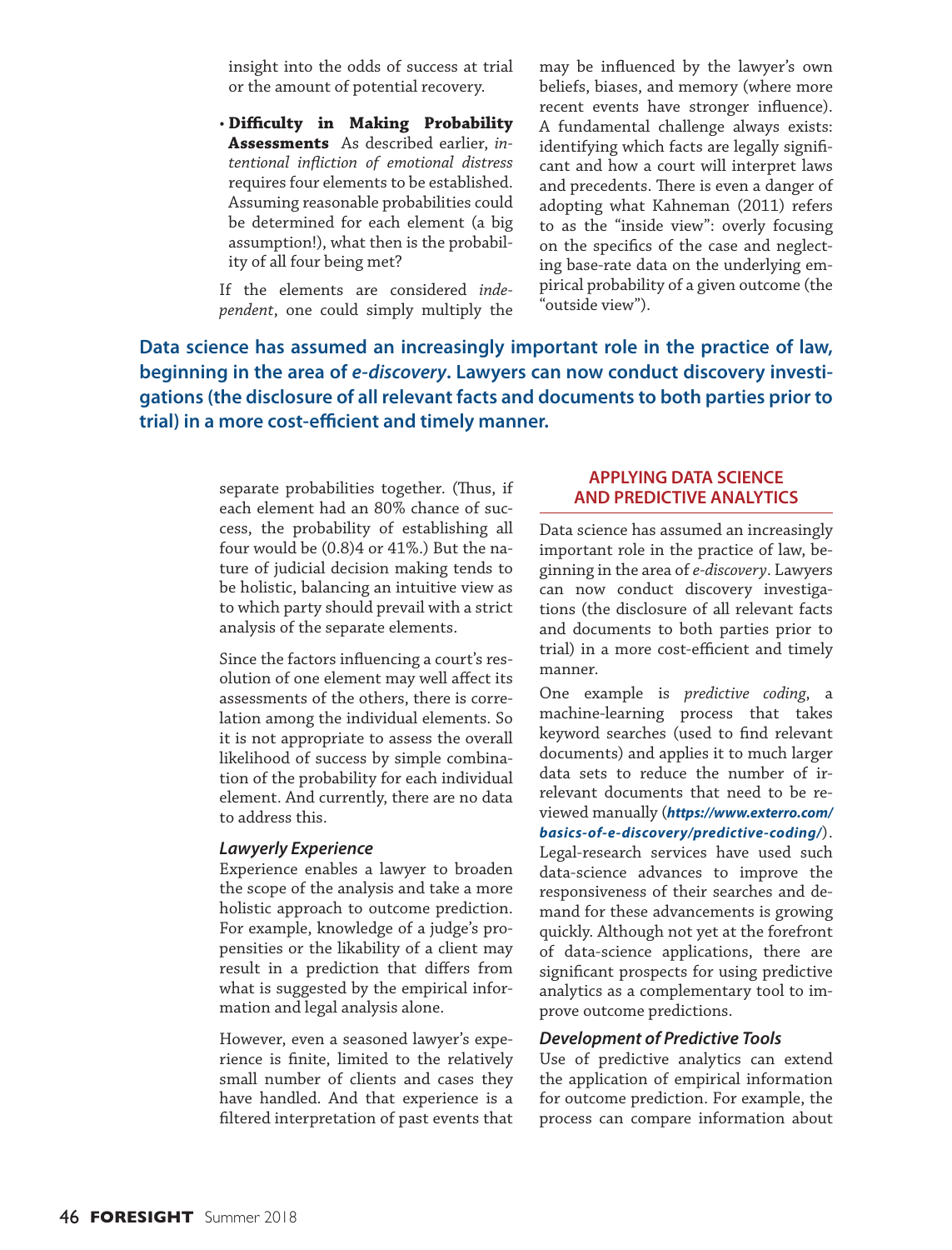past cases with a prospective case, under the assumption that similar cases will be similarly decided. (This is akin to *forecasting-by-analogy* for new products.) *Text analytics methods* seek to detect objective patterns in the language of court documents, rather than relying on the lawyer's subjective assessment of similarity. This basic strategy, in rudimentary form, was first described over 50 years ago (Nagel, 1964).

Legal doctrine is a framework or set of rules, often established through precedent. Twenty years ago, Shauer (1998) examined the role of legal doctrine in outcome predictions, contrasting two approaches. In one, lawyers predicted outcomes by evaluating how courts resolved precedents in accordance with traditional legal concepts. The alternative approach denies reliance solely on legal doctrine and suggests there are empirical regularities that are of value in prediction. For example, the party affiliation of the presidents who appointed Supreme Court justices may be the best predictor of their rulings.

## *Current Applications of Predictive Analytics in Law*

Online research services, such as Westlaw and Lexis/Nexis, offer tools that aggregate data from jury verdict reports and related publications, allowing users to search and filter results to find comparable cases. This is much more efficient than manually perusing case summaries for similarities.

pose natural-language questions, providing answers by predicting the most applicable solution to the problem posed. While these tools do not yet ensure accurate outcome predictions, this technology is increasingly used to supplement the lawyer's traditional tools.

Other areas of the legal system are applying AI as well, although not without challenges and controversy. For example, the risk of flight is an important consideration in setting (or denying) bail to the accused individual in a criminal court. Risk of recidivism is an important consideration in sentencing a convicted criminal. AI tools are now in use to assess these risks and provide purportedly "objective" guidance to the judge. However, while AI might eliminate a specific judge's implicit biases, "it also incorporated the aggregate biases of all the decisions it was trained on" (Weber, 2018). A ProPublica exposé (Angwin and colleagues, 2016) found racial bias in risk assessments created by commercial software used in several jurisdictions.

*Obstacles to Predictive Analytics in Law* Lack of meaningful data is a principal factor limiting the success of predictive analytics generally. This includes the void of publicly available settlement data, as well as the generic nature of much of the other available data. For example, published opinions may not specify all the facts that weighed upon the court's decision. This makes it difficult to find meaningful factual similarities between cases and to determine what facts were legally relevant.

## **Business forecasting professionals think their job is hard—and it is. However, they do benefit from some advantages not available to the lawyer.**

More sophisticated tools use artificial intelligence (AI) and machine-learning techniques. Lex Machina offers software to track different variables and case outcomes, and to assist lawyers in drafting motions by identifying which arguments are likely to be most successful. Ravel Law provides tools both for outcome prediction and crafting persuasive arguments. And Ross Intelligence allows lawyers to

Additional documents that would be data-rich, such as deposition transcripts, are generally not publicly available. And important extra-legal considerations recognized as affecting trial outcomes, such as the credibility and likability of individual parties, have no reliable source of data.

The other principal factor limiting predictive success generally is discerning signal